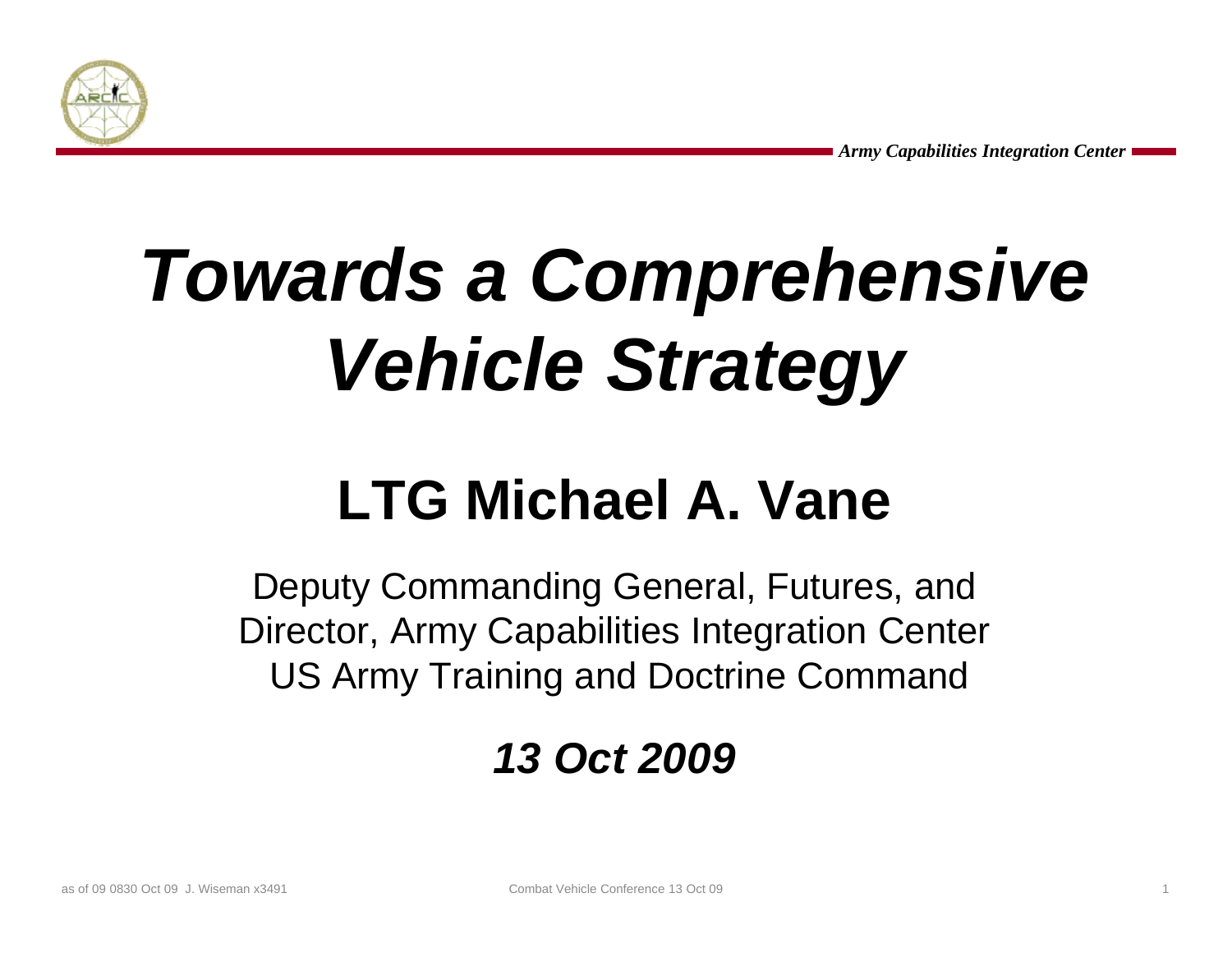

# *Revised Assumptions About the Future*

*Army Capabilities Integration Center*

| <b>Certainty</b><br><b>Defense Transformation Theory</b> | <b>Uncertainty</b><br><b>Recent and Ongoing Conflicts</b> |
|----------------------------------------------------------|-----------------------------------------------------------|
| <b>Knowledge Centric</b>                                 | <b>Fighting, Politics Centric</b>                         |
| <b>Planning Process</b>                                  | Design, Execution                                         |
| Centralization                                           | <b>Decentralization</b>                                   |
| <b>Risk Avoidance</b>                                    | <b>Risk Mitigation</b>                                    |
| <b>Efficiency</b>                                        | <b>Effectiveness</b>                                      |
| <b>Fires</b>                                             | <b>Combined Arms Fire/Maneuver</b>                        |
| See / "Quality of Firsts"                                | <b>Find and Understand</b>                                |
| <b>Rapid Decisive Operations</b>                         | <b>Sustained Campaigns</b>                                |
| <b>Systems Approach (EBO)</b>                            | <b>Complexity (Design)</b>                                |
| Dominance                                                | <b>Strategy, Continuous Interaction</b>                   |
| <b>MCO Focus</b>                                         | <b>Spectrum of Conflict</b>                               |
| Linear Progression-                                      | Interaction with Adversaries-                             |
| <b>Leap Ahead</b>                                        | <b>Continuous Innovation</b>                              |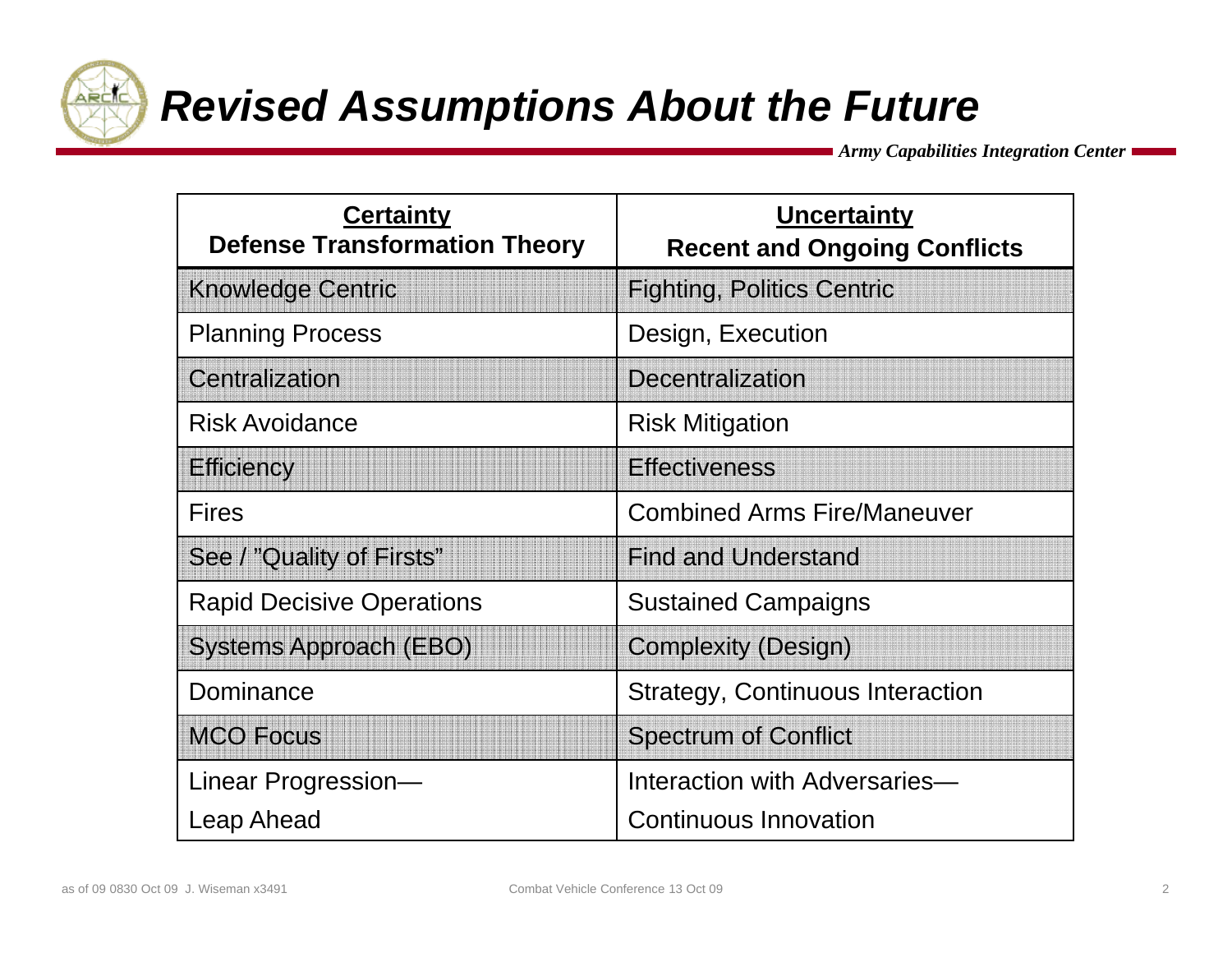

- Provide Soldiers protected mobility: #1 priority
- Develop fighting vehicle for complex environments including urban operations
- Reduce predictable travel on established routes: better off-road mobility required
- $\bullet$  Design platforms with sufficient growth potential for future capabilities
- Increase platform capacity to meet evolving threat
- Obtain better C2 on-the-move capability
- Push real time situational awareness to and from Company level and below
- Connect the Soldier to the network

## **Greater demand on small unit operations dictates that tactical vehicles must be protected, mobile, and networked**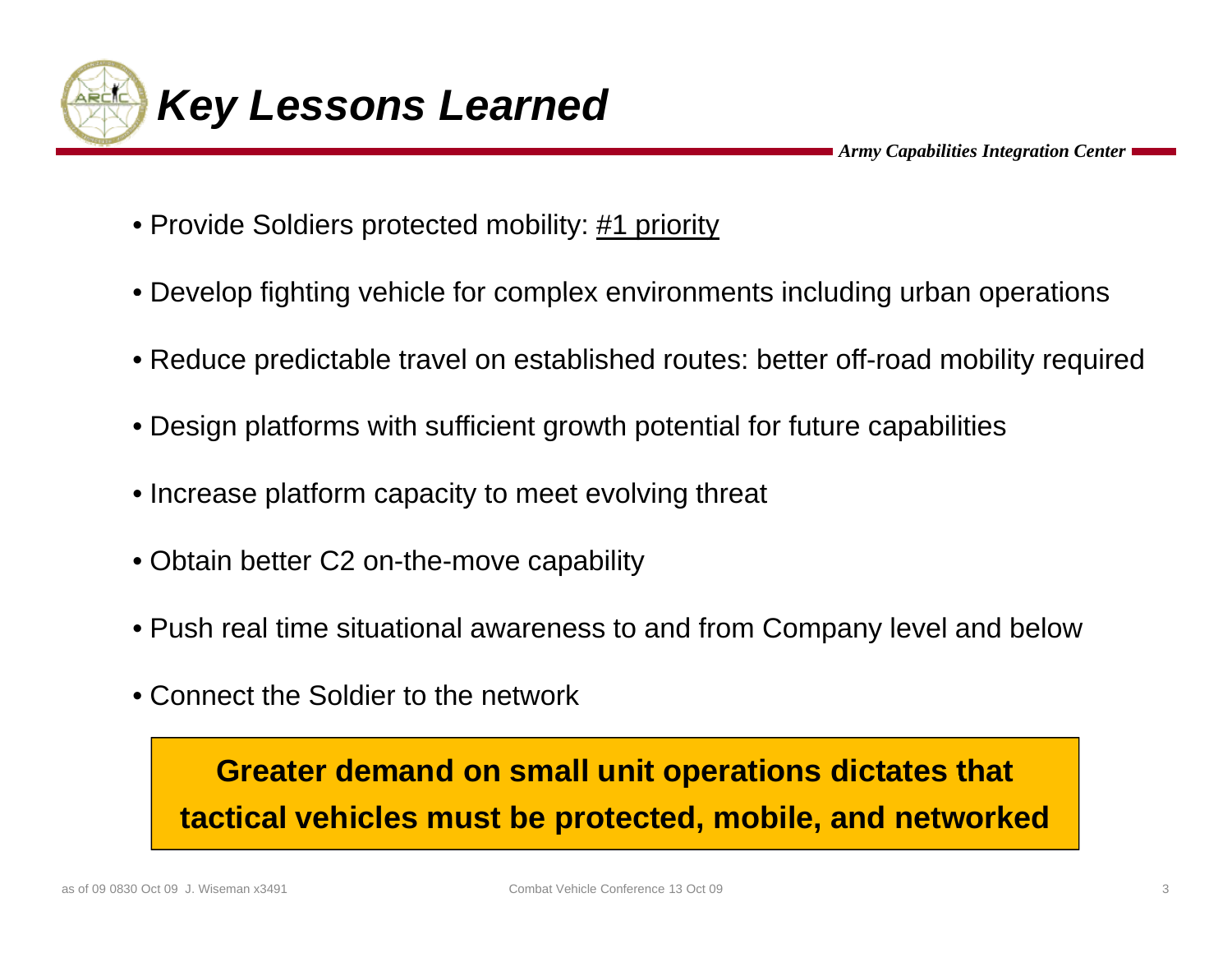

## Capability Packages

- Spin-outs + Warfighter Urgent Requirements =
	- -Provides incremental improvements delivered in two-year cycles
		- Enables ARFORGEN beginning FY11
		- Incorporates capabilities requested by Commanders in the fight

#### **Capability Package 11-12**



#### **Future Capability Packages will include:**

- More capable Unmanned Air and payload capability)
- Larger Unmanned Ground
- Improvements to the Network (more information and imagery at lower levels)

**Provides increased near-term capabilities to the Warfighter**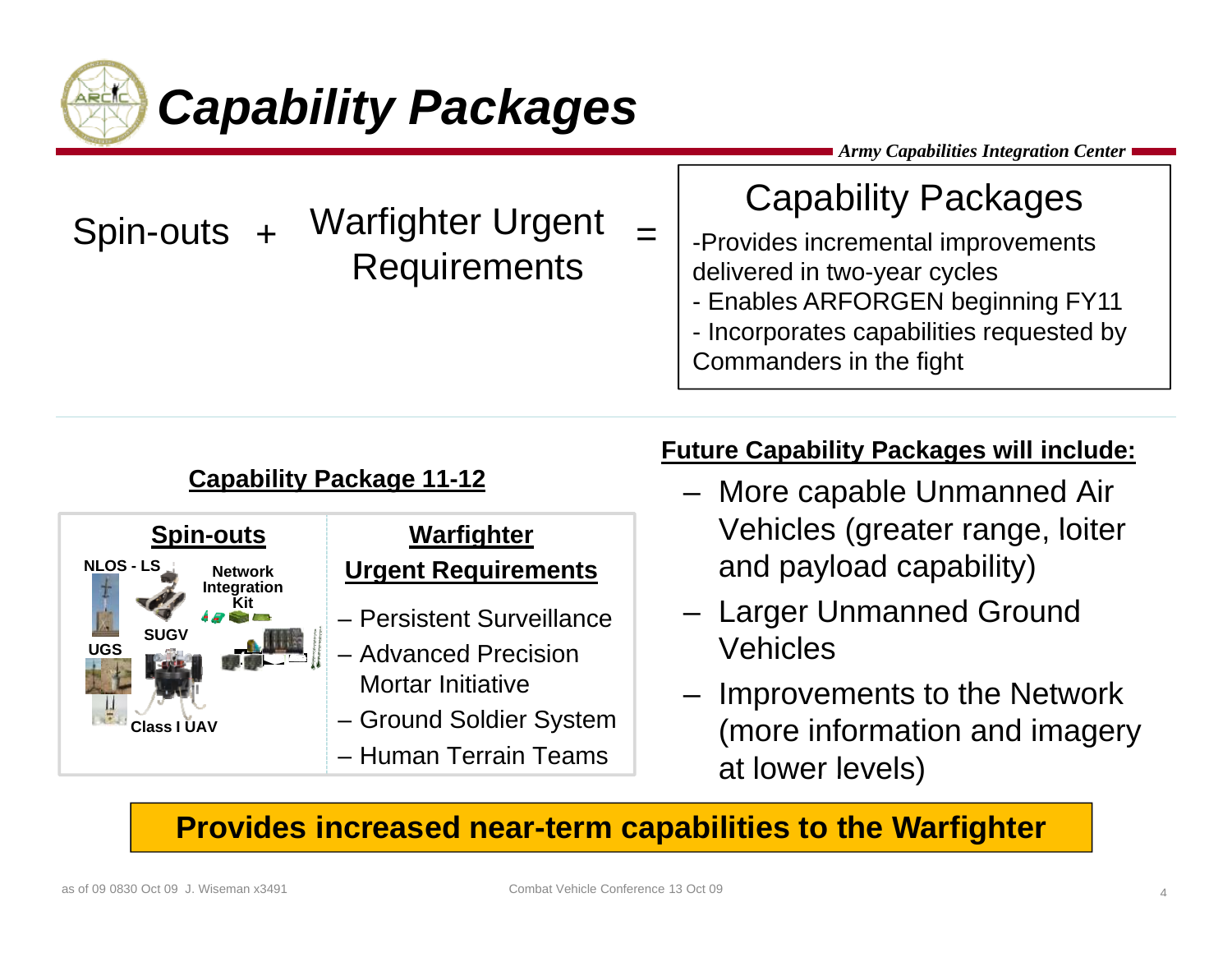



### *Match Pace of Change with Technology and Operating Environment*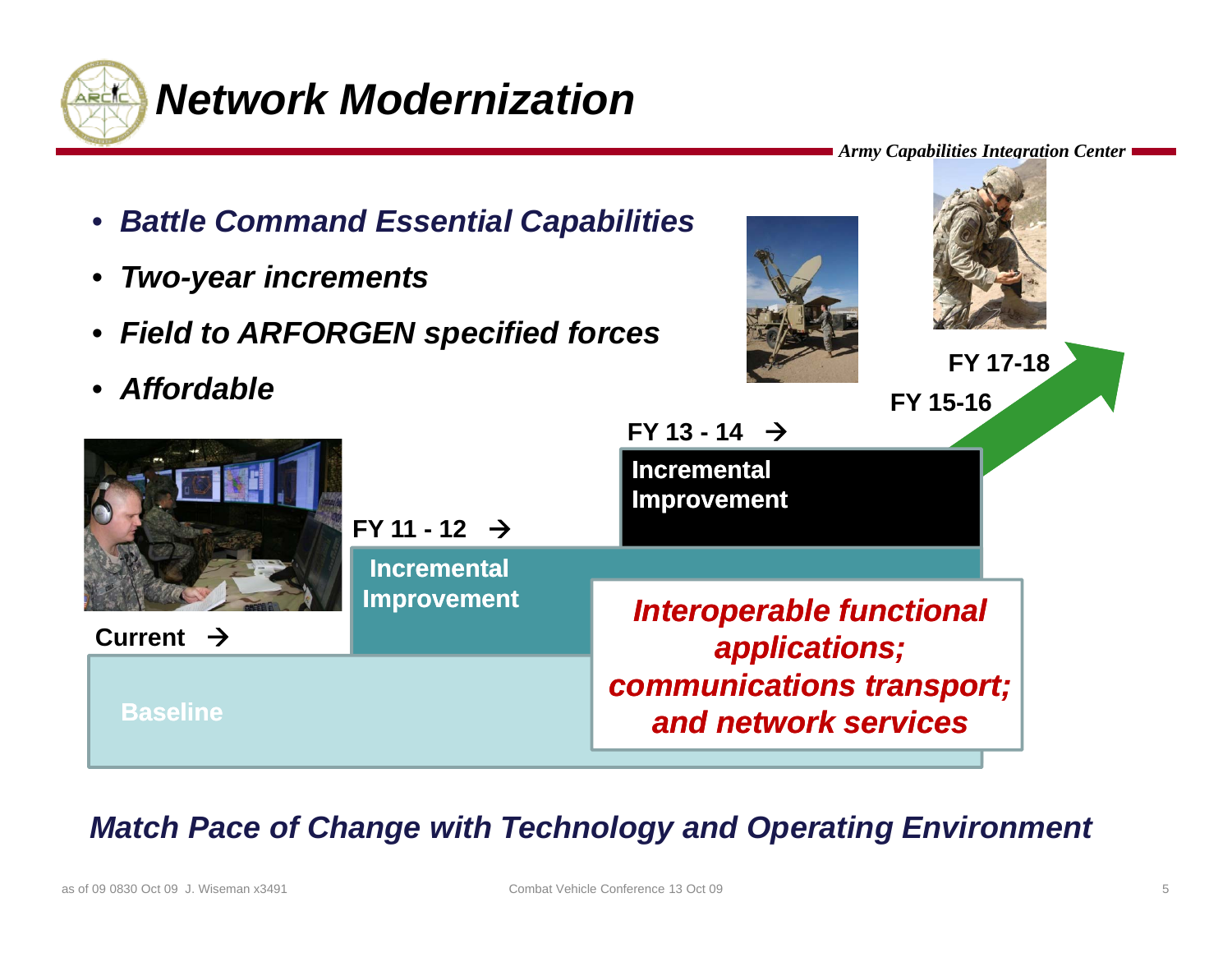

## *Combat Vehicles Methodology*

*Army Capabilities Integration Center*

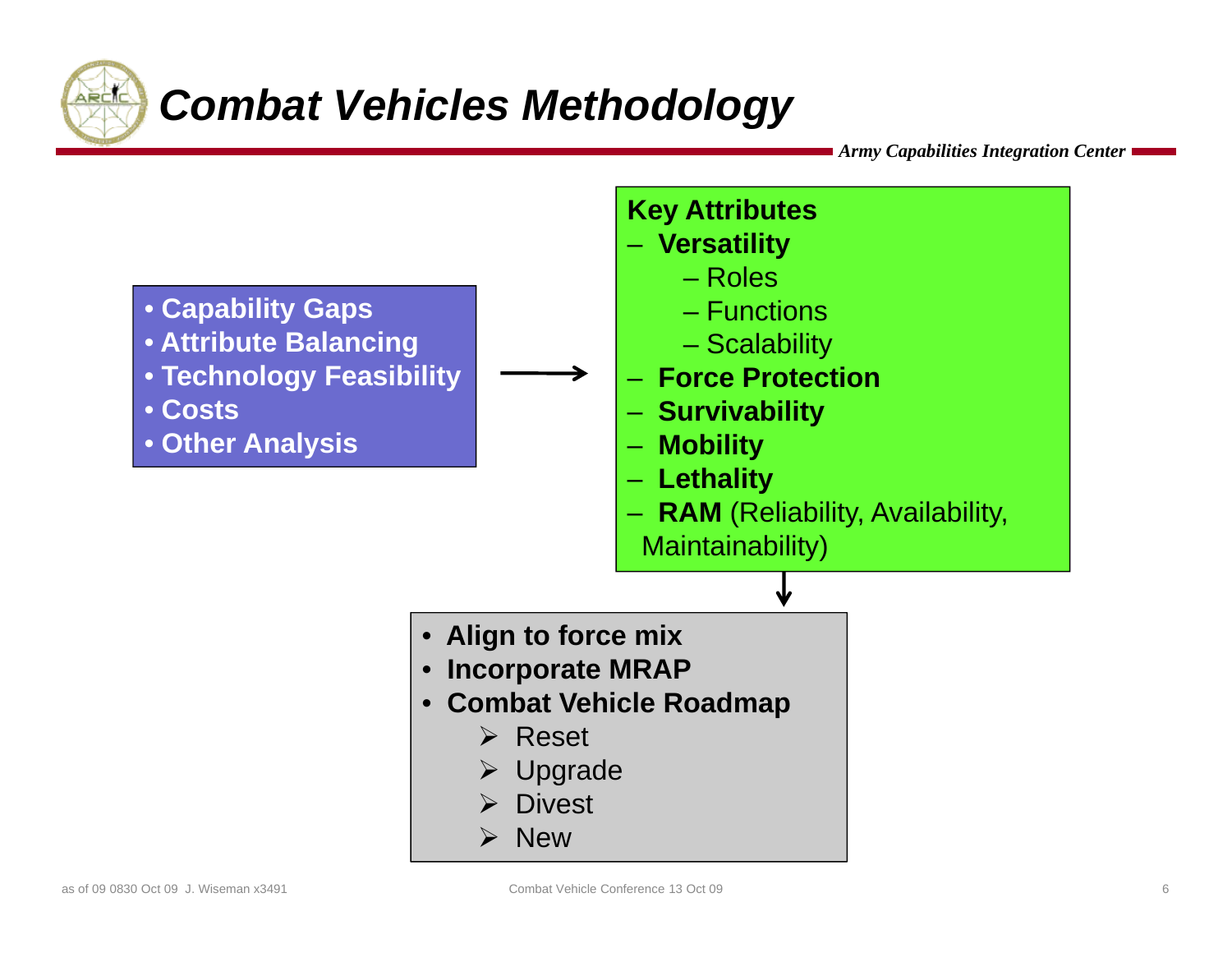

**Versatility** 

Force Protection

Network Integration & Interoperability

Mobility

**Sustainability** 

**Lethality** 

**Transportability**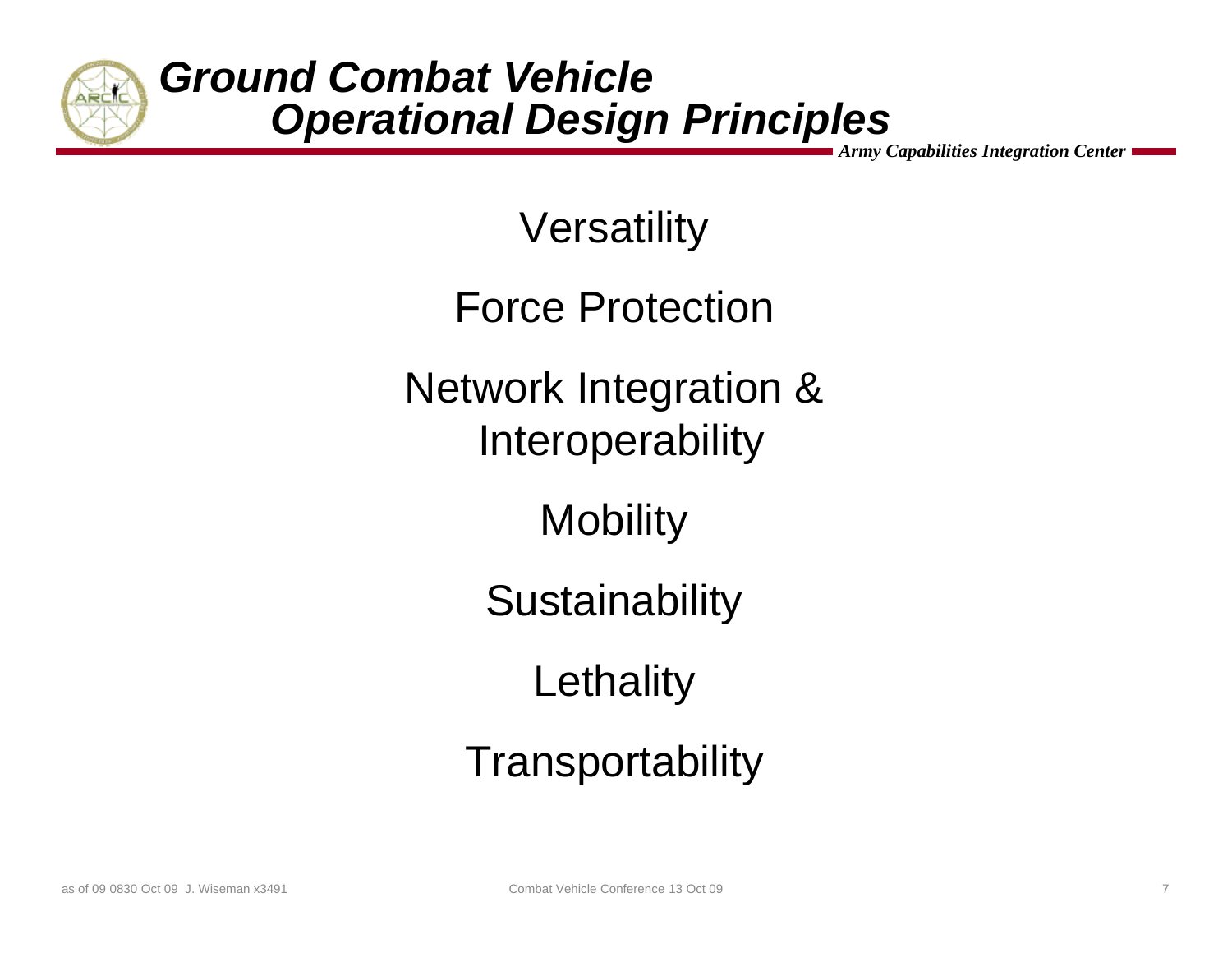

## *Resource Informed, Incremental Approach*

*Army Capabilities Integration Center*

- Use strategy and risk assessment to drive procurement, rather than the other way around
- $\bullet~$  Move timelines for concepts and assessments in closer
- Trade across warfighting functions, formations, & Services
- Develop integrated DOTMLPF solutions
- Strengthen synchronization with Training and Leader Development
- Prioritize capabilities and align with ARFORGEN
- Synchronize decision points for budget, POM, and force structure
- Design to technology readiness and costs
- Interface operational requirements work earlier with S&T
- Conduct earlier and better cost benefit analysis
- •Buy less, more often

<u>Build a **versatile mix** of **tailorable and networked organizations**, operating on a <mark>rotational</mark></u> *cycle, to provide a sustained flow of trained and ready forces for full spectrum operations and to hedge against unexpected contingencies at a sustainable tempo for our all-volunteer force*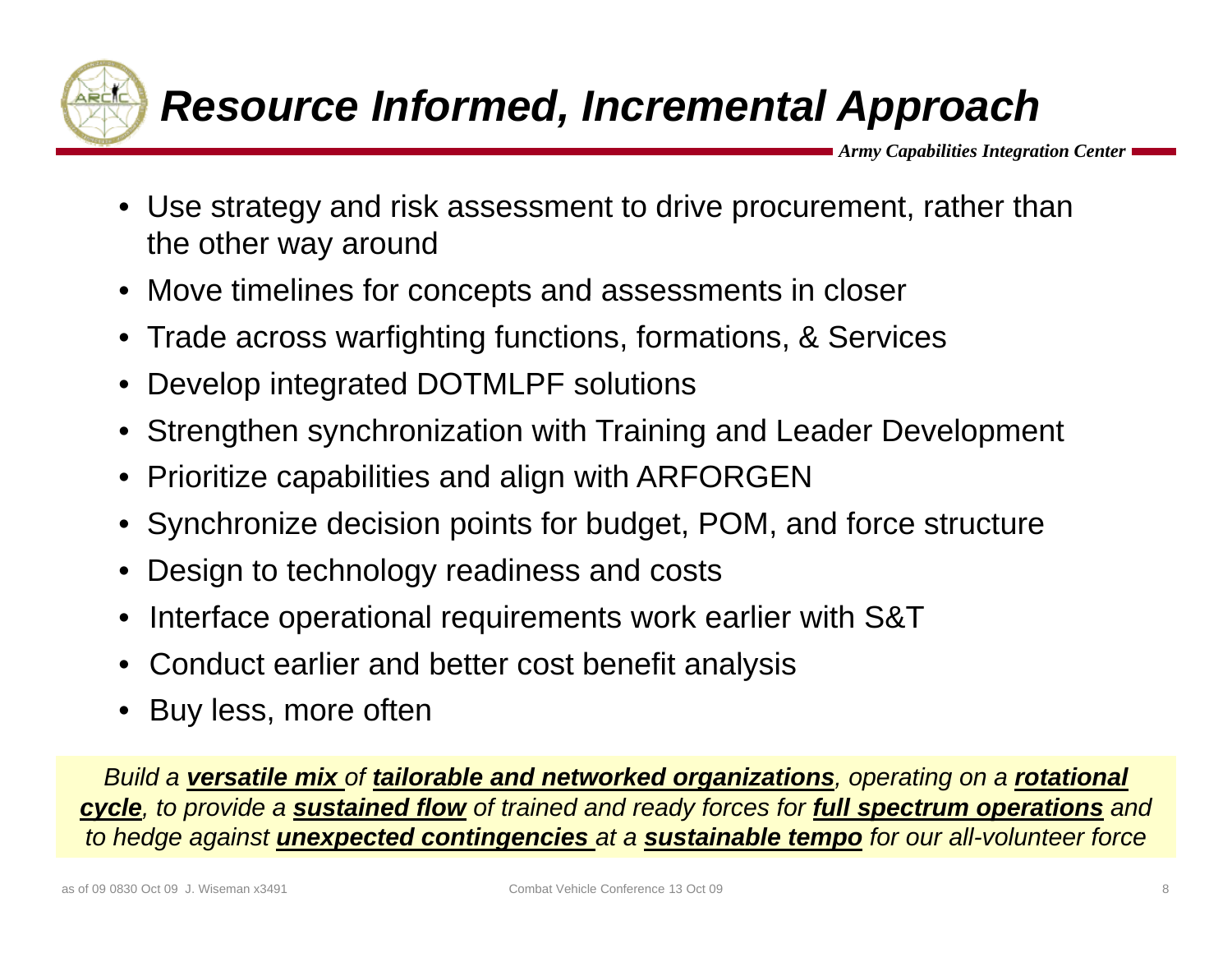

# *Insights for Future Developments*

*Army Capabilities Integration Center*

- **Improve Force Protection**
	- –**Fire Suppression**
	- –**Active Protection Systems**
	- –**Reactive Armor at Lighter Weights**
- **Power and Energy**
	- **Energy Efficiency** – Energy Efficiency – The control of the Power and E
	- –**Exportable Power**
	- –**Power management on Vehicles**
	- **E h d Th l M t B d** –**Enhanced Thermal Management on Board**
	- –**Directed Energy**
- **Generating Non-lethal Effects from 50-500 m**
- **All Weather Sensor Capability**
- **Combat Identification**
- **Optics Defeat Capabilities** Brigade
- **Human Dimension**

## Big Five WFO

- •Battle Command
- •C-IED/Mines
- Power and Energy •
- •Human Dimension
- •**Training**

Autonomous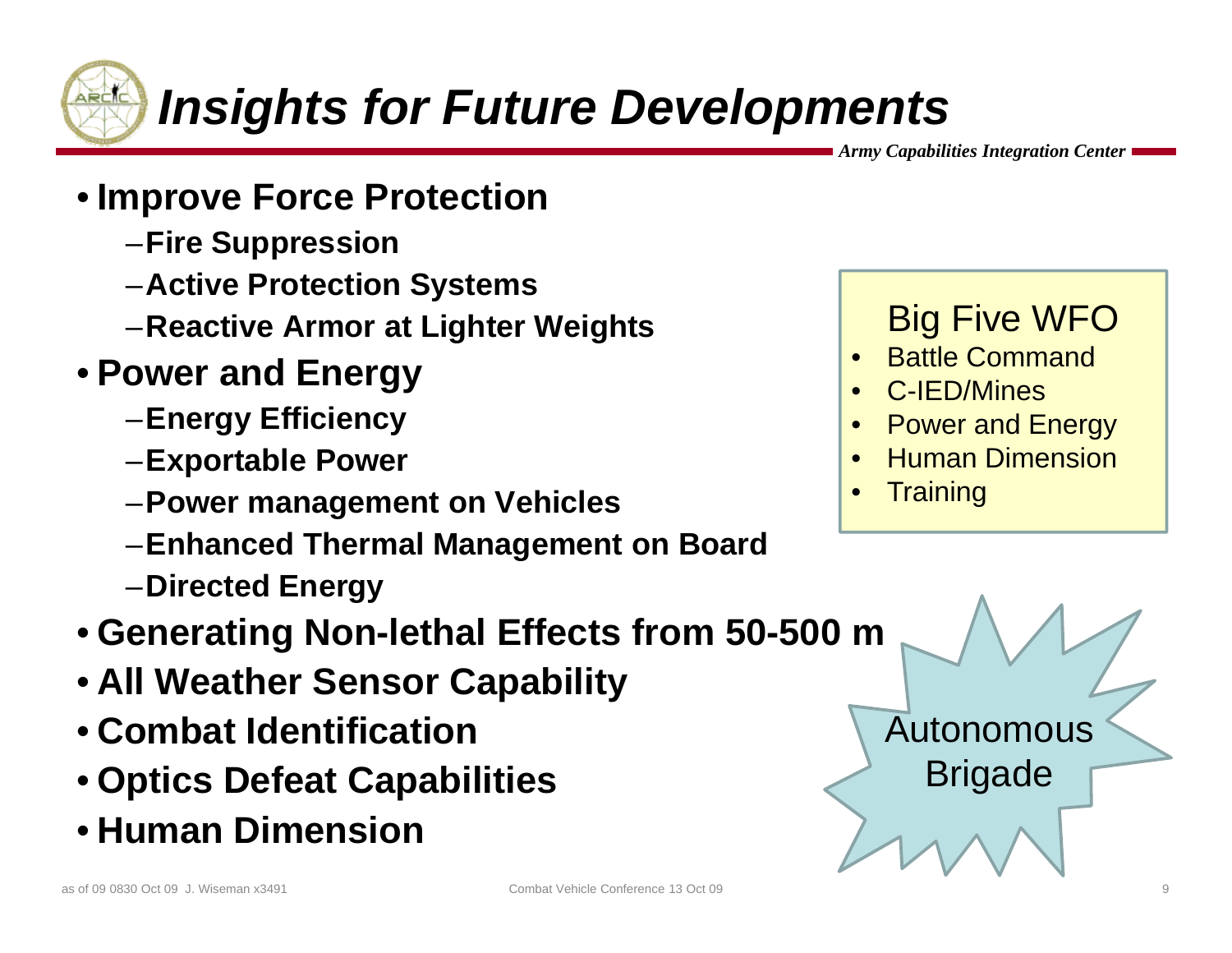

# *Towards a* **Comprehensive** *Vehicle Strategy*

# **LTG Michael A. Vane**

Deputy Commanding General, Futures, and Director, Army Capabilities Integration Center US Army Training and Doctrine Command

## *13 Oct 2009*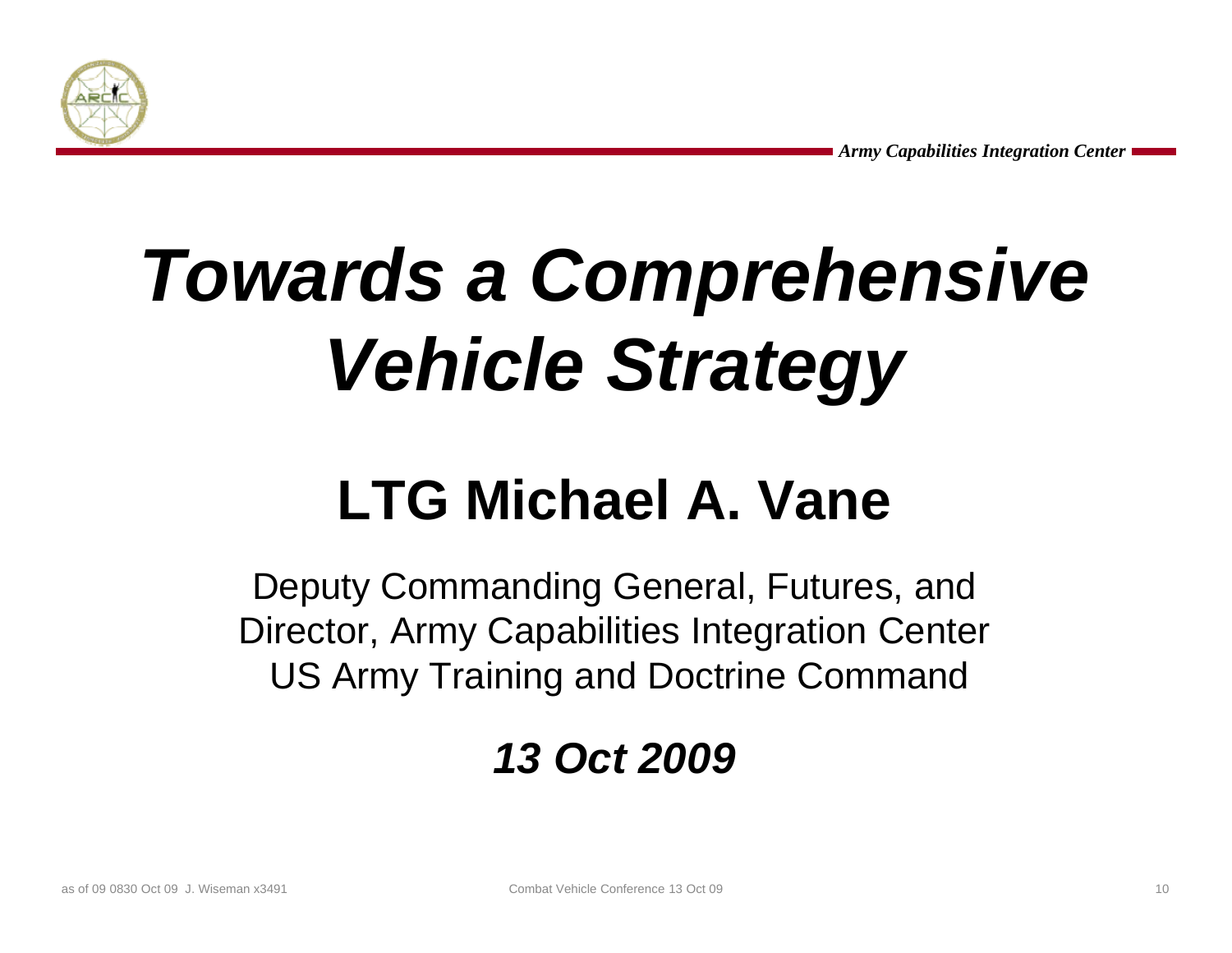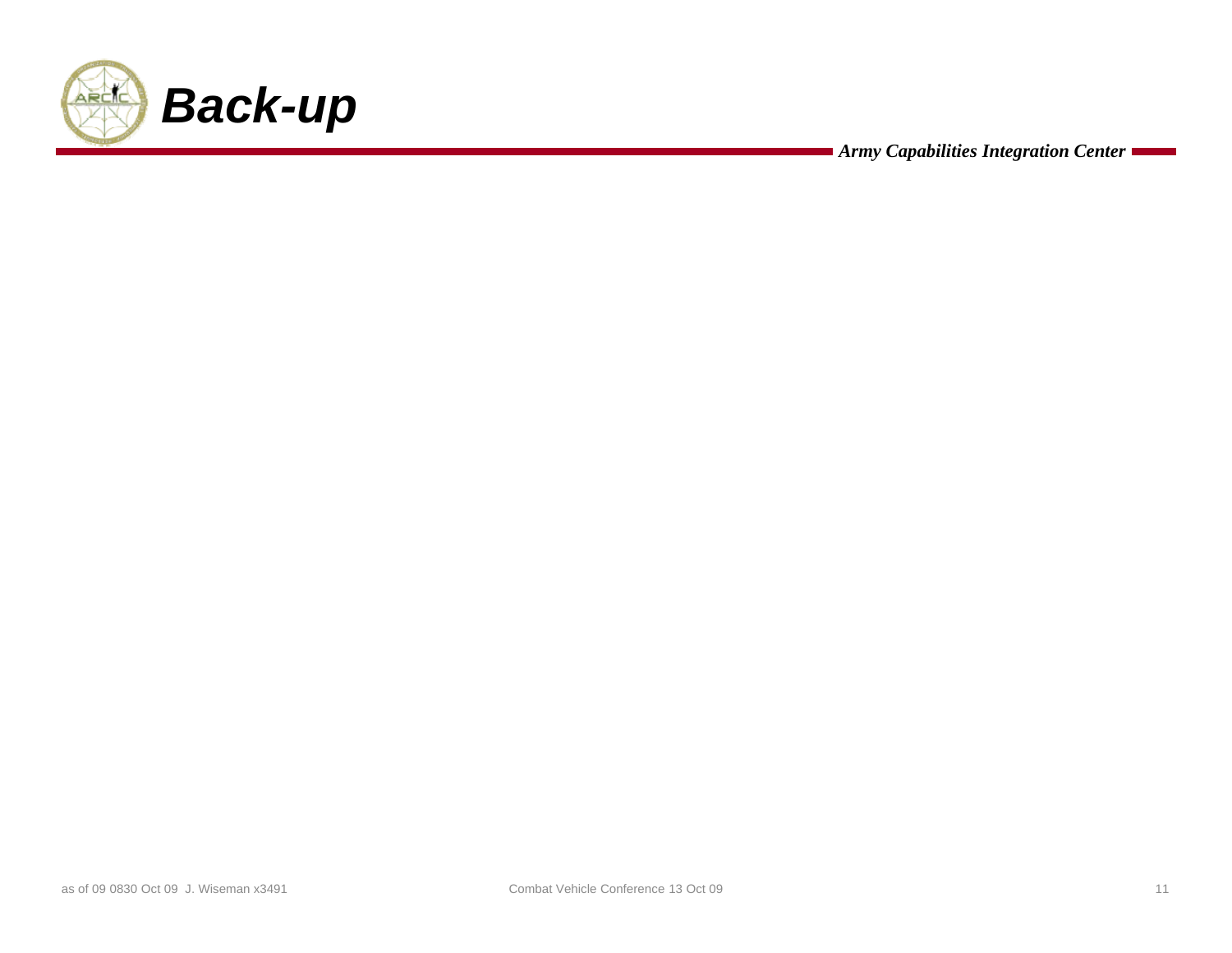

# *GCV ICD Capability Gaps*

*Army Capabilities Integration Center*

#### **Protection and Survivability**

- Detections and neutralization of mines and IEDs, from standoff
- Armored vehicle underbelly protection & crew protection against IEDs and mines
- Armored and light vehicle protection against kinetic, chemical, and tandem blast warheads
- Occupant protection against IEDs and mines

#### **Network**

- Non-interrupted communications for dispersed units
- Mounted and dismounted SA and communications, especially for dispersed units
- Command, Control, Communications, Computers, Intelligence, Surveillance and Reconnaissance embedded at all echelons

#### **Mobility**

- Maneuver for positional advantage across range of terrain
- **Non-maneuver element mobility and survivability <b>bility bility bility** *i* **limits** (Included in POM)

#### **Lethality**

- Direct fire overmatch against high threat targets
- Non-lethal weapons to achieve effects while limiting casualties and collateral damage
- Organic precision indirect fires, especially in support of dispersed units
- Sensor-to-Shooter for cooperative engagements





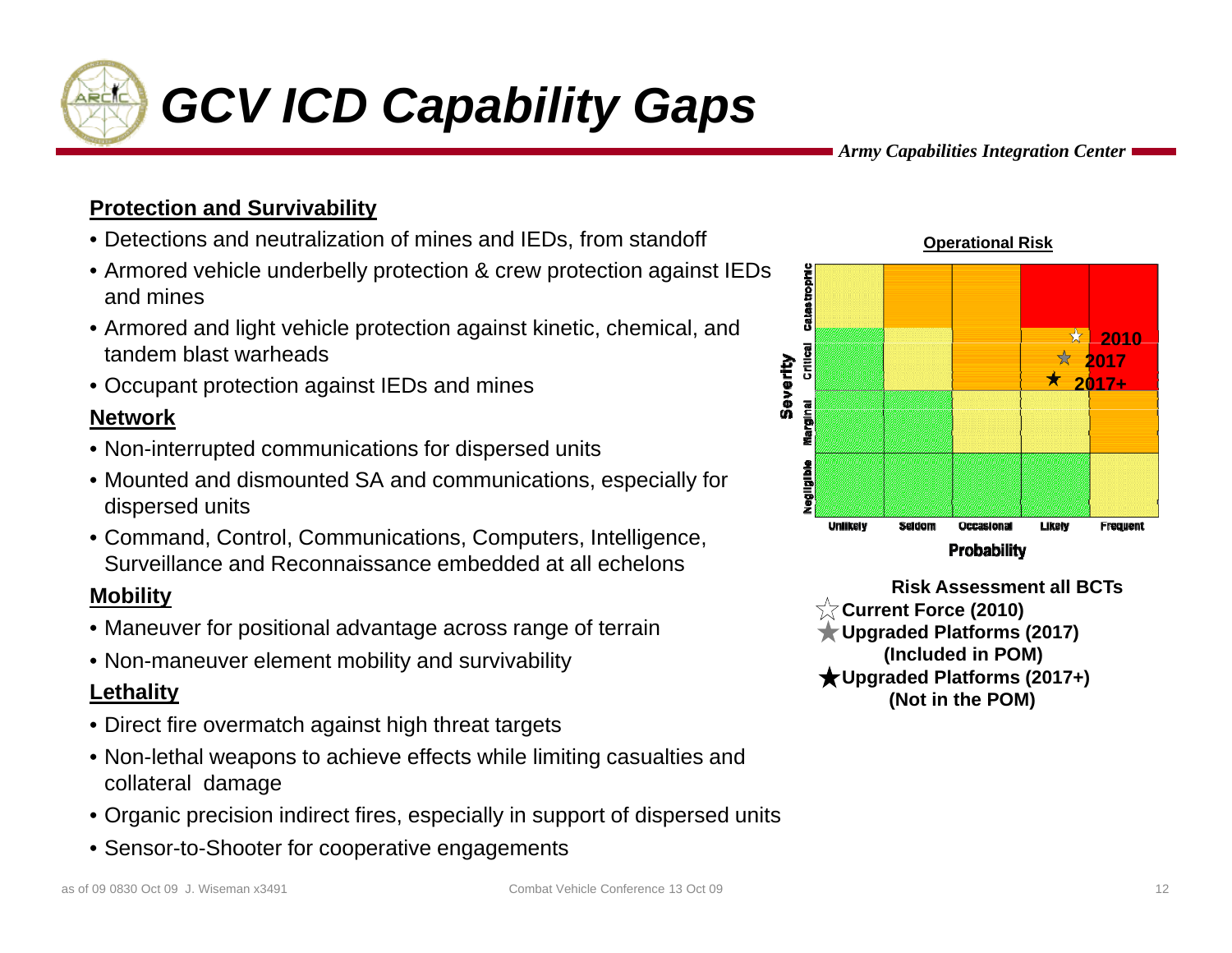

# *GCV ICD Recommended Solutions*

*Army Capabilities Integration Center*

- • **Non-material solutions.** 
	- D, O, T, L cannot satisfy all capability gaps related to combat vehicles
- • **Materiel Solutions Assessed**
	- Current COTS/GOTS vehicles
	- Recapitalization of existing vehicles
	- New Start
- **GCV new start (Modified Off the Shelf or New Design) will** 
	- Increase versatility
	- Provide protection equivalent to MRAP (Initial increments) and better off-road mobility (mobile armored protection)
	- Allow growth to integrate improved protection measures and other technologies as they mature (Future increments)
	- Reduce logistics
	- Support integrated battle command systems (Soldier in the Network) in complex terrain.
	- Provide lethal self-protection to defeat like systems while hosting non-lethal systems to enable operations among populations

#### • **Recapitalization (upgrades of current vehicles) will help mitigate some capability gaps during GCV development**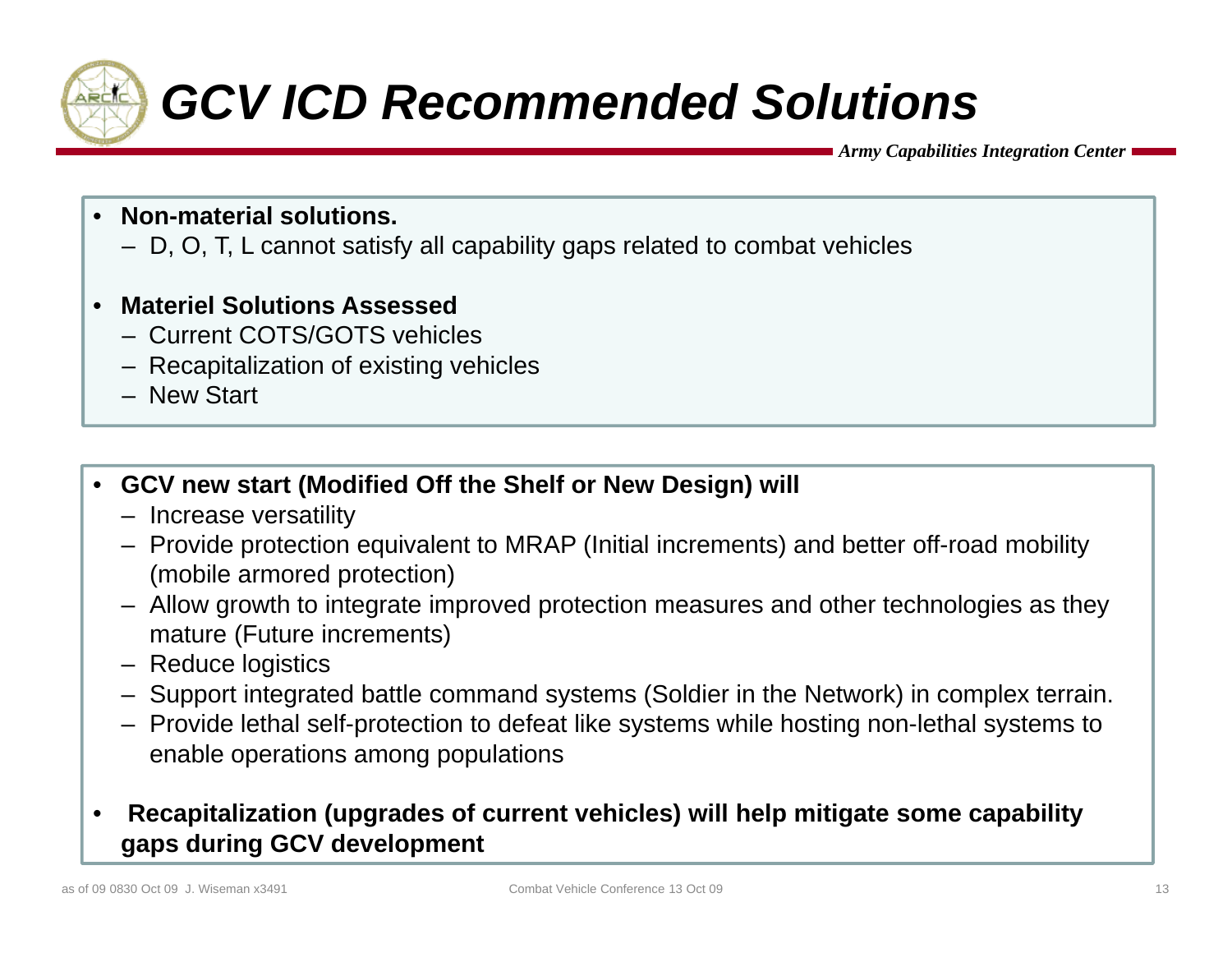## *Capability Set 13-14 Development Objectives*

#### *Drivers for Next Capability Set Solutions*

*Army Capabilities Integration Center*

## Communications Network

- Aerial Tier to extend or expand communications network to meet commander's priorities
- Simplify Network Management by integrating current collection of network management toolsets
- Federate multiple Networks supporting the BCT, focusing on Trojan Spirit & CSS/VSAT
- Enable BCT access to JIIM to support specific functions and meet critical information delivery standards

### <u>Battle Command Applications</u>

- Across Echelons
	- • Provide standard Geospatial foundation that can be used for precision targeting, and locations by every Command Post, platform and dismounted leader
- Battalion and Above
	- • Reduce physical footprint of the Maneuver Battalion & BCT TOCs by 15% of its current square footage
	- • Provide Battalion & Brigade Commanders the ability to use Battle Command applications in their vehicle anywhere on battlefield
- $\bullet$  Company and Below
	- •Reduce latency by 10X for C2 & SA information exchange
	- $\bullet$  Provide ability to send & receive still Imagery from/to battalion and down to squad leader